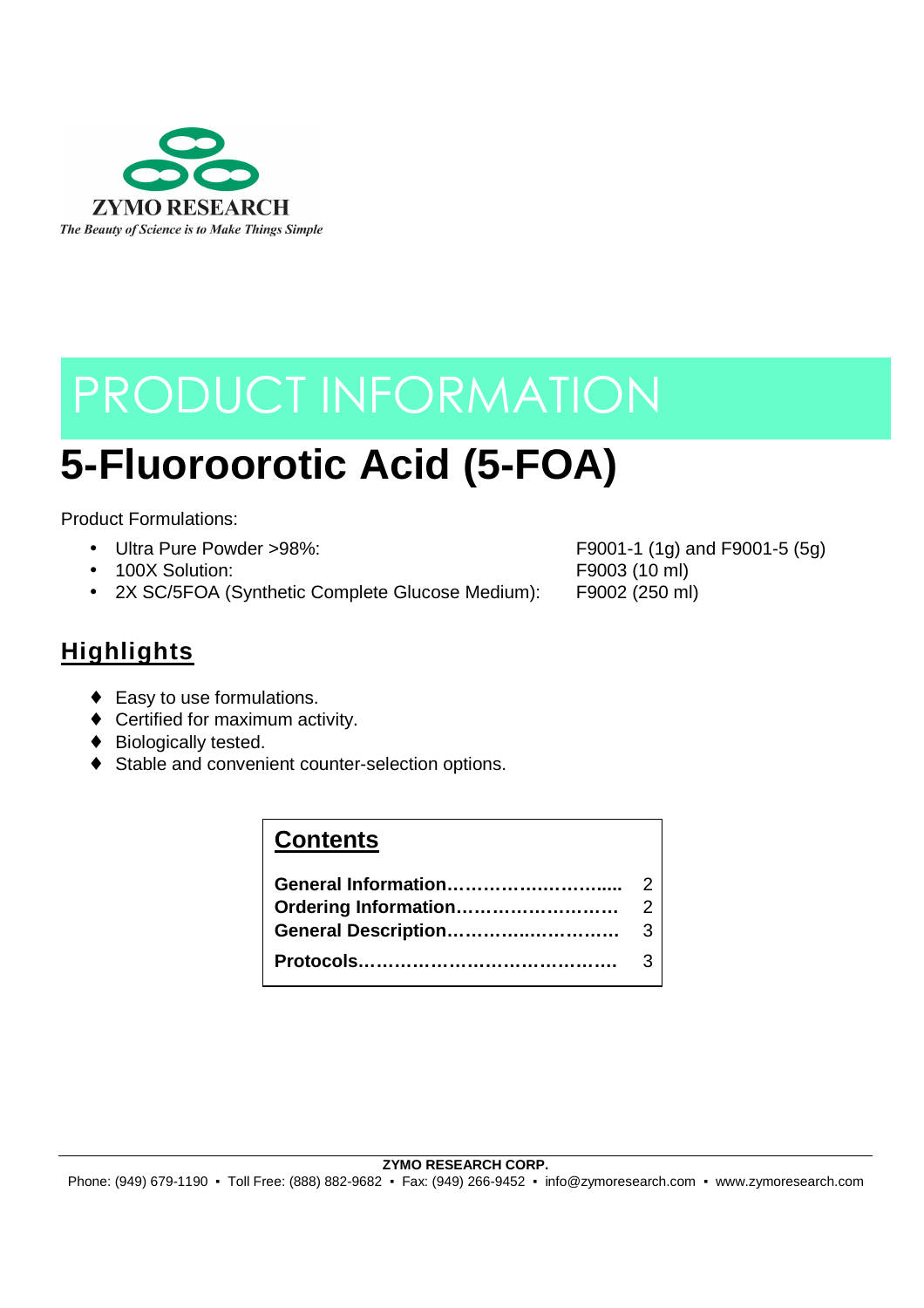## **GENERAL INFORMATION**

Specificity: Saccharomyces cerevisiae, Schizosaccharomyces pombe, and other fungi species containing URA3 orthologs.

#### • **Molecular Formula: C5H3FN2O<sup>4</sup>**

• **Stability:** Quality is guaranteed for 1 year from time of purchase.

## **Contents:**

| Product                           | Qty./Size       | <b>Storage</b>  | Catalog         |
|-----------------------------------|-----------------|-----------------|-----------------|
| Ultra Pure Powder: (>98%)         | 1 g             | $-20^{\circ}$ C | <b>IF9001-1</b> |
| Ultra Pure Powder: (>98%)         | 5 g             | $-20^{\circ}$ C | IF9001-5        |
| $100X$ 5-FOA (100 mg/ml in DMSO)  | $10 \mathrm{m}$ | $-20^{\circ}$ C | <b>IF9003</b>   |
| 2X SC/5-FOA (2 mg/ml in SC media) | 250 ml          | $4^{\circ}$ C   | F9002           |

This product is for research use only and should only be used by trained professionals. Some reagents included with this kit are irritants. Wear protective gloves and eye protection. Follow the safety guidelines and rules enacted by your research institution or facility.